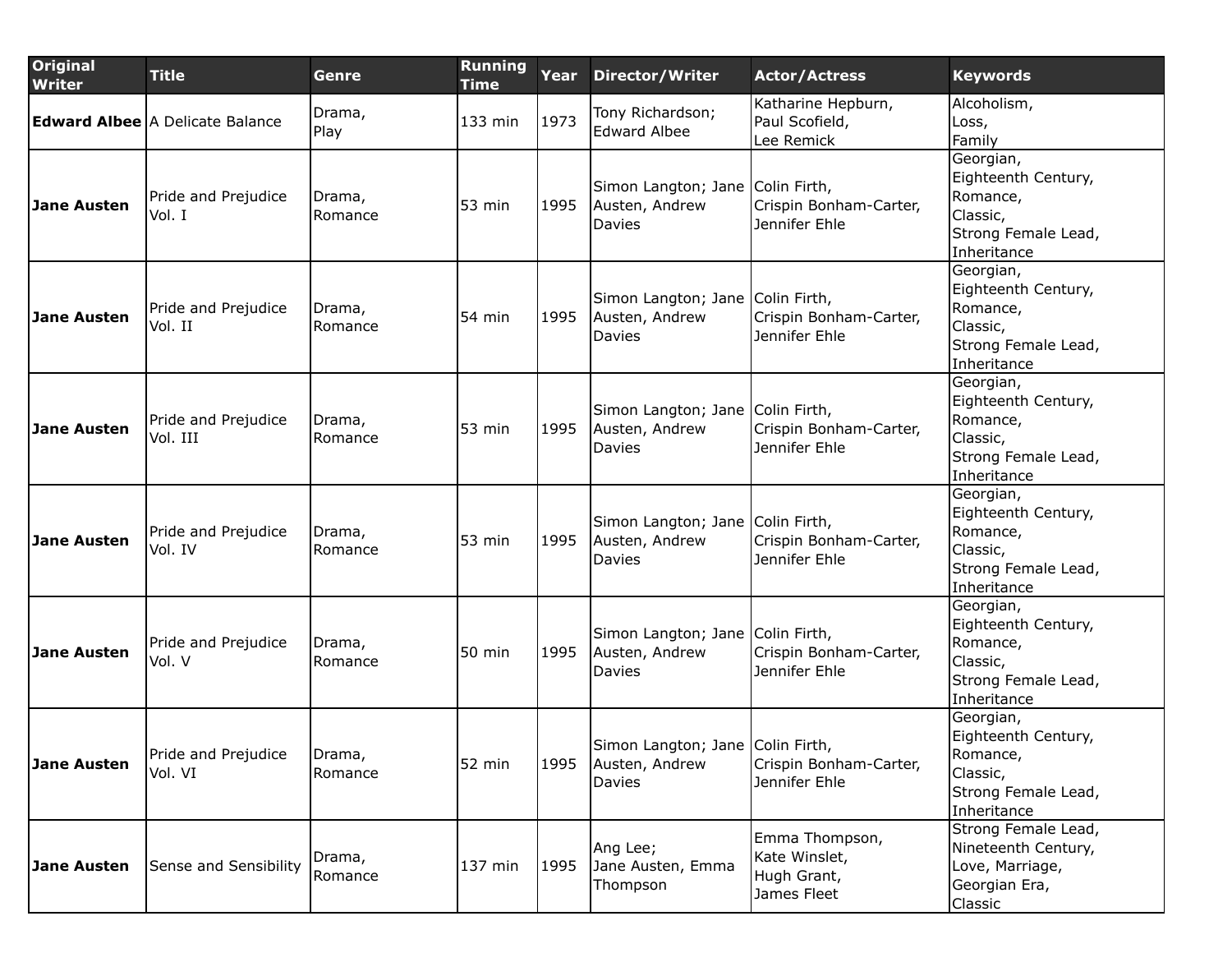| <b>Original</b><br><b>Writer</b>                   | <b>Title</b>                                                            | Genre                                                     | <b>Running</b><br><b>Time</b> | Year | <b>Director/Writer</b>                                        | <b>Actor/Actress</b>                                       | <b>Keywords</b>                                                           |
|----------------------------------------------------|-------------------------------------------------------------------------|-----------------------------------------------------------|-------------------------------|------|---------------------------------------------------------------|------------------------------------------------------------|---------------------------------------------------------------------------|
| Ann Brontë                                         | Ann Bronte's The<br>Tenant of Wildfell Hall                             | Drama                                                     | 145 min                       | 1996 | Mike Barker;<br>Anne Brontë,<br>Janet Barron, David<br>Noakes | Toby Stephens,<br>Tara Fitzgerald,<br><b>Rupert Graves</b> | Victorian Era,<br>Marital Betrayal,<br>Strong Female Lead                 |
| <b>Emily Brontë</b>                                | <b>Wuthering Heights</b>                                                | Drama,<br>Romance,<br><b>TV Movie</b>                     | 113 min                       | 1998 | David Skynner; Emily Robert Cavanah,<br>Brontë,<br>Neil McKay | Peter Davison,<br>Orla Brady                               | Gothic,<br>Romance,<br>Revenge, Classic,<br>Victorian Era,<br>Class       |
| Willa Cather                                       | Paul's Case (The<br>American Short<br>Story)                            | Drama                                                     | 55 min                        | 1980 | Larmont Johnson;<br>Willa Cather,<br>Ron Cowen                | Eric Roberts,<br>Michael Higgins,<br>Gus Kaikkonen         | Pittsburgh,<br>Suicide,<br>Discontent                                     |
| Geoffrey<br><b>Chaucer</b>                         | <b>Chaucer: The General</b><br>Prologue to the<br>Canterbury Tales      | Poetry Reading,<br>Dramatization                          | 16 min                        |      |                                                               |                                                            | Classroom Resource,<br>Literature                                         |
| Geoffrey<br><b>Chaucer</b>                         | Six Centuries of<br>Verse: Chaucer                                      | Poetry Reading                                            | 30 min                        | 1984 | Richard Mervyn                                                | John Gielgud                                               | Classroom Resource,<br>Literature, Literary Figure                        |
|                                                    | <b>Wilkie Collins</b> The Woman in White                                | Mystery,<br>Thriller,<br><b>TV Movie</b>                  | 120 min                       | 1997 | Tim Fywell;<br>Wilkile Collins, David<br>Prie                 | Tara Fitzgerald,<br>Justine Waddell,<br>Andrew Lincoln     | Love,<br>Murder,<br>Marriage,<br>Mental Illness,<br>Victorian Era, Gothic |
| <b>Samuel</b><br><b>Taylor</b><br><b>Coleridge</b> | Writing the Rime of<br>the Ancient Mariner                              | Intructional,<br>Dramatization                            | 15 min                        |      |                                                               | Andrew Normington                                          | Classroom Resource,<br>Literature                                         |
| <b>Charles</b><br><b>Dickens</b>                   | Out Mutual Friend,<br>Part I                                            | Drama,<br>Miniseries                                      | 115 min                       | 1998 | Julian Farino; Sandy<br>Welch, Charles<br><b>Dickens</b>      | Paul McGann,<br>Keeley Hawes,<br>David Schofield           | Victorian England,<br>Inheritance,<br>Marriage                            |
| <b>Charles</b><br><b>Dickens</b>                   | Out Mutual Friend,<br>Part II                                           | Drama,<br>Miniseries                                      | 115 min                       | 1998 | Julian Farino; Sandy<br>Welch, Charles<br><b>Dickens</b>      | Paul McGann,<br>David Morrissey,<br>Paul Bailey            | Victorian England,<br>Inheritance,<br>Marriage                            |
| <b>Charles</b><br><b>Dickens</b>                   | Out Mutual Friend,<br>Part III                                          | Drama,<br>Miniseries                                      | 115 min                       | 1998 | Julian Farino; Sandy<br>Welch, Charles<br>Dickens             | Paul McGann,<br>David Bradley,<br>Linda Bassett            | Victorian England,<br>Inheritance,<br>Marriage                            |
| <b>Emily</b><br><b>Dickinson</b>                   | An Evening With<br>Emily Dickinson (A<br>Certain Slant of Light)        | Dramatization,<br>Instructional,<br>Classroom<br>Resource | 30 min                        |      |                                                               |                                                            |                                                                           |
| <b>Emily</b><br><b>Dickinson</b>                   | An Evening With<br>Emily Dickinson (The<br>World of Emily<br>Dickinson) | Dramatization,<br>Instructional,<br>Classroom<br>Resource | 30 min                        |      |                                                               |                                                            |                                                                           |
| <b>Emily</b><br><b>Dickinson</b>                   | The Authors: Emily<br>Dickinson                                         | Short Film,<br>Biography                                  | 23 min                        |      | Journal Films, Fred<br>Sharpe                                 | Susan Kay Monts                                            |                                                                           |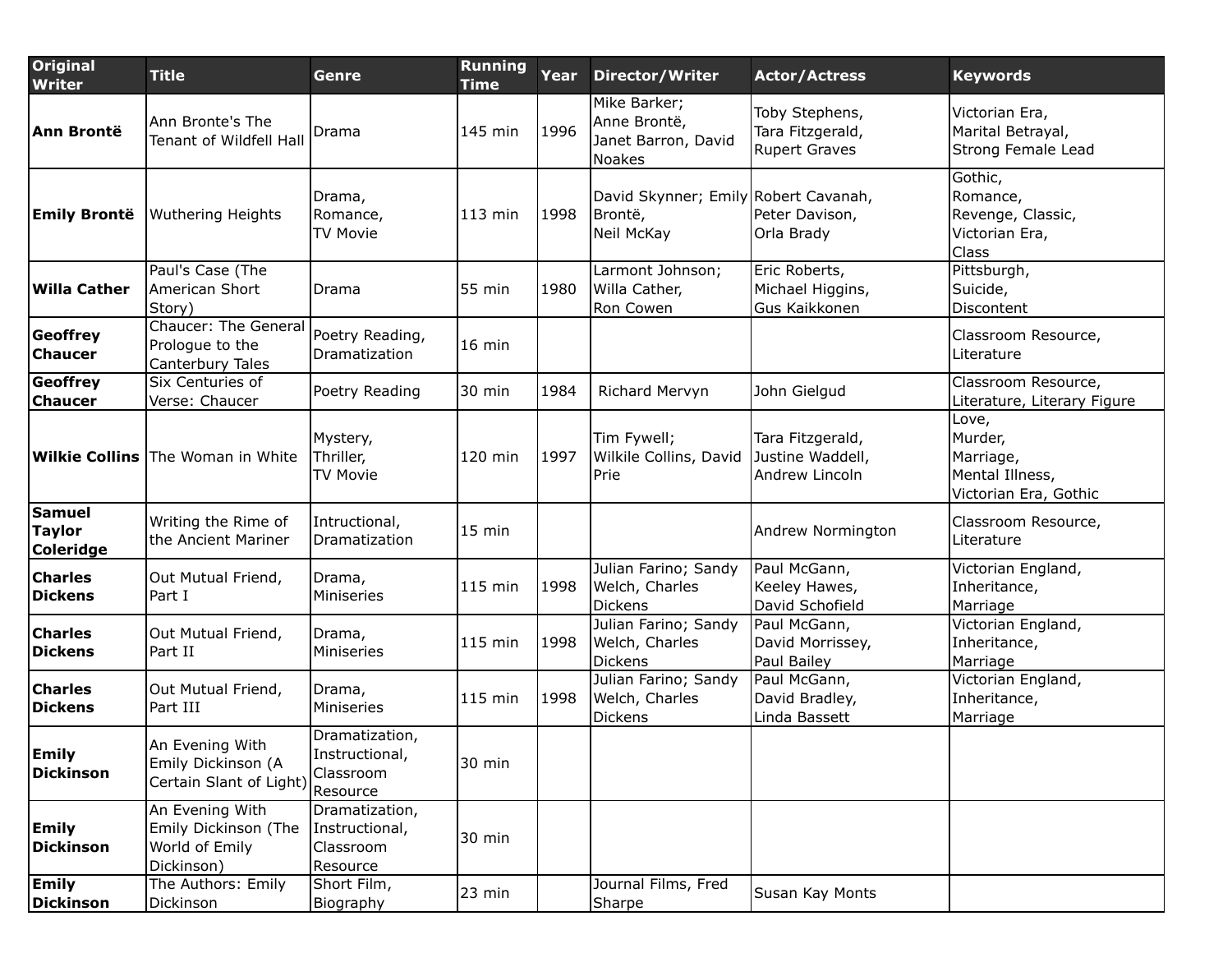| <b>Original</b><br><b>Writer</b>                 | <b>Title</b>                                       | Genre                                          | <b>Running</b><br><b>Time</b> | Year | <b>Director/Writer</b>                                            | <b>Actor/Actress</b>                                                | <b>Keywords</b>                                                     |
|--------------------------------------------------|----------------------------------------------------|------------------------------------------------|-------------------------------|------|-------------------------------------------------------------------|---------------------------------------------------------------------|---------------------------------------------------------------------|
| Fyodor<br><b>Dostoyevsky</b>                     | Crime and<br>Punishment                            | Drama, TV Movie                                | $90$ min                      | 1998 | Joseph Sargent                                                    | Patrick Dempsey,<br>Ben Kingsley,<br>Julie Delpy                    | Murder,<br>Crime,<br>Retribution,<br>Addiction                      |
| <b>Arthur Conan</b> Hound of the<br><b>Doyle</b> | <b>Baskervilles</b>                                | Mystery,<br>Thriller                           | 80 min                        | 1939 | Sidney Lanfield;<br>Ernest Pascal, Arthur<br>Conan Doyle          | Basil Rathbone,<br>Nigel Bruce,<br><b>Richard Greene</b>            | Sherlock Holmes,<br>Crime,<br>Detective                             |
| Alexandre<br><b>Dumas</b>                        | Return of the<br>Musketeers                        | Action,<br>Aventure,<br>Comedy                 | 102 min                       | 1989 | Richard Lester;<br>George MacDonald<br>Fraser,<br>Alexandre Dumas | Michael York,<br>Oliver Reed,<br>Frank Finlay,<br>Geraldine Chaplin | Seventeenth Century,<br>Swashbuckler,<br><b>Historical Fiction</b>  |
| <b>George Eliot</b>                              | The Mill on the Floss                              | Drama,<br><b>TV Movie</b>                      | 90 min                        | 1997 | Graham Theakston;<br>Hugh Stoddart,<br>George Eliot               | Emily Watson,<br>Cheryl Campbell,<br>James Frain                    | Forbidden Love,<br>Land Dispute                                     |
| F. Scott<br><b>Fitzgerald</b>                    | Bernice Bobs Her Hair<br>(American Short<br>Story) | Short film,<br>Drama                           | 47 min                        | 1976 | Joan Micklin Silver; F.<br>Scott Fitzgerald                       | Shelley Duvall,<br>Veronica Cartwright,<br>Lane Binkley             | Flapper,<br>Coming of Age,<br>1920s                                 |
| <b>E.M. Forster</b>                              | A Passage to India                                 | Adventure,<br>Drama,<br>History,<br>Adaptation | 165 min                       | 1984 | David Lean;<br>E.M. Forster                                       | Judy Davis,<br>Victor Banerjee,<br>Peggy Ashcroft                   | 1920s,<br>Indian British Rule,<br>Racism,<br>Corruption,<br>Justice |
| <b>Stella</b><br>Gibbons                         | Cold Comfort Farm                                  | Comedy,<br>Romance,<br>Adaptation              | 105 min                       | 1995 | John Schlesinger                                                  | Eileen Atkins,<br>Kate Beckinsale,<br>Sheila Burrell                | 1930's London,<br>Strong Female Lead,<br>Woman Writer,<br>Farm      |
| William<br><b>Keller</b>                         | <b>Gibson; Helen</b> The Miracle Worker            | Drama,<br>Biography,<br>Adaptation             | 106 min                       | 1962 | Arthur Penn; William<br>Gibson                                    | Anne Bancroft,<br>Patty Duke,<br>Victor Jory                        | Helen Keller                                                        |
| Lorraine<br><b>Hansberry</b>                     | A Raisin in the Sun<br>(American Playhouse)        | Adaptation,<br>TV Movie,<br>Drama              | $172$ min                     | 1989 | Bill Duke; Lorraine<br>Hansberry                                  | Starletta DuPois,<br>Lou Ferguson,<br>John Fiedler                  | Dysfunctional Family,<br>Racial Tension,<br>African American        |
| Thomas<br><b>Hardy</b>                           | Far From the Madding<br>Crowd Part I               | Drama,<br>History,<br>Romance,<br>Adaptation   | 110 min                       | 1967 | John Schlesinger,<br>Thomas Hardy                                 | Julie Christie,<br>Peter Finch,<br>Alan Bates                       | Nineteenth Century,<br>Victorian England,<br>Unrequited Love        |
| Thomas<br><b>Hardy</b>                           | Far From the Madding<br>Crowd Part II              | Drama,<br>History,<br>Romance,<br>Adaptation   | $65$ min                      | 1967 | John Schlesinger,<br>Thomas Hardy                                 | Julie Christie,<br>Peter Finch,<br>Alan Bates                       | Nineteenth Century,<br>Victorian England,<br>Unrequited Love        |
| <b>Thomas</b><br><b>Hardy</b>                    | Jude                                               | Drama,<br>Romance,<br>Adaptation               | 150 min                       | 1996 | Michael Winterbottom Kate Winslet,                                | Christopher Eccleston,<br>Liam Cunningham                           | Nineteenth Century,<br>Dysfunctional Marriage,<br>Love Affair       |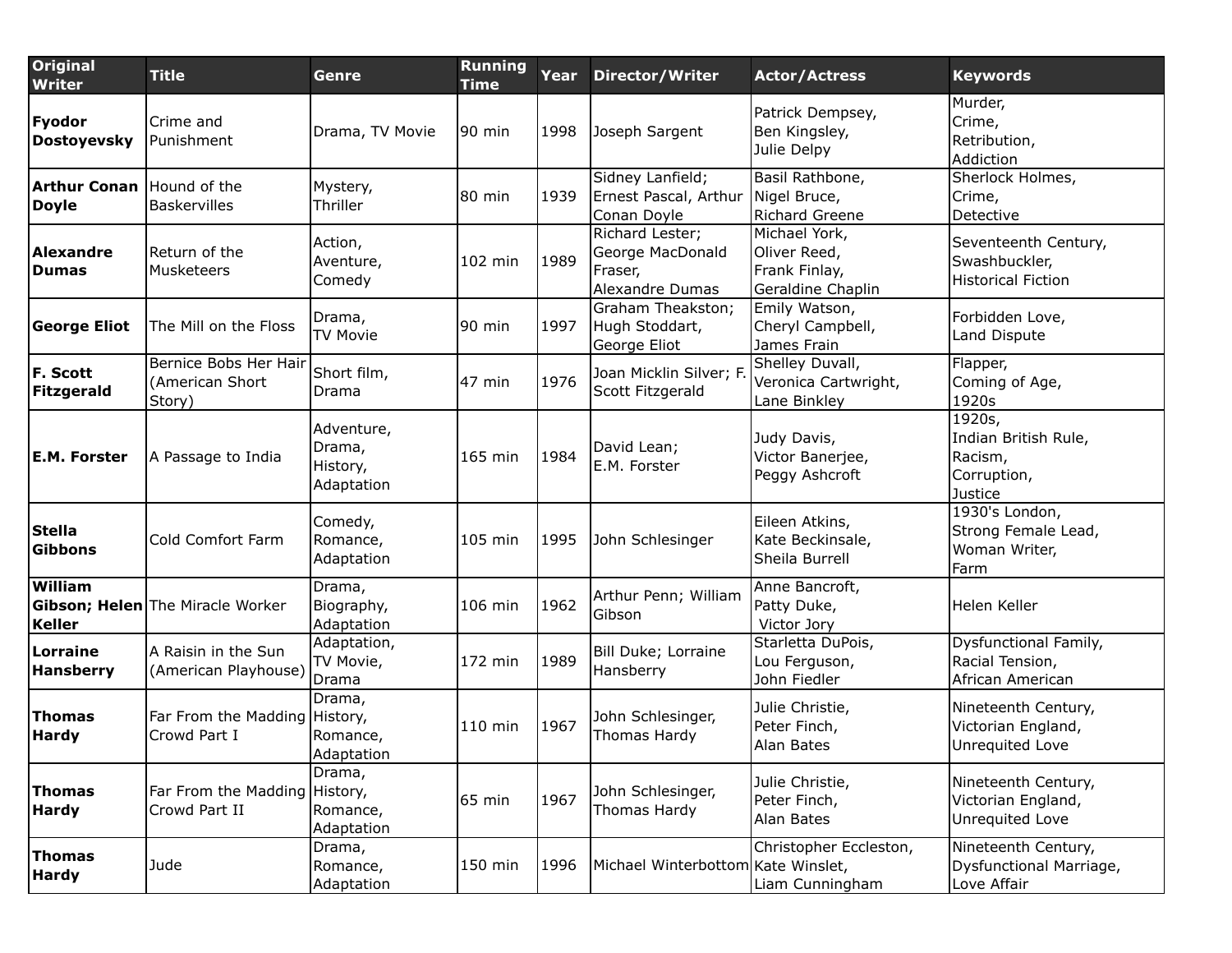| Original<br><b>Writer</b>            | <b>Title</b>                                  | Genre                              | <b>Running</b><br><b>Time</b>                        | Year | <b>Director/Writer</b>                                                   | <b>Actor/Actress</b>                                  | <b>Keywords</b>                                                                       |
|--------------------------------------|-----------------------------------------------|------------------------------------|------------------------------------------------------|------|--------------------------------------------------------------------------|-------------------------------------------------------|---------------------------------------------------------------------------------------|
| <b>Nathaniel</b><br><b>Hawthorne</b> | The Scarlet Letter                            | Drama,<br>Adaptation               | 53 min                                               | 1950 | Franklin J. Schaffner;<br>Nathaniel Hawthorne,<br>Joseph Liss            | Mary Sinclair,<br>John Baragrey,<br>Richard Purdy     | Seventeenth Century,<br>Illegitimate Children,<br>Puritan,<br>Witchcraft              |
| <b>Monckton</b><br>Hoffe             | The Lady Eve                                  | Comedy,<br>Romance                 | 94 min                                               | 1941 | Preston Sturges;<br>Monckton Hoffe                                       | Barbara Stanwyck, Henry<br>Fonda, Charles Coburn      | Wealth, Gold Digger, Love                                                             |
| <b>Homer</b>                         | The Odyssey                                   | Aventure,<br>Fantasy,<br>Drama, TV | 176 min                                              | 1997 | Andrey Konchalovskiy Greta Scacchi,                                      | Armand Assante,<br>Isabella Rossellini                | Homer,<br>Epic,<br>Voyage,<br>Fall of Troy                                            |
| <b>Henry James</b>                   | The Jolly Corner<br>(American Short<br>Story) | Drama                              | 45 min                                               | 1975 | Arthur Barron; Henry<br>James                                            | George Backman,<br>Sudie Bond,<br>James Greene        | Alter Ego,<br>Unlived Life                                                            |
| James Joyce                          | James Joyce's The<br>Dead                     | Drama                              | 85 min                                               | 1987 | John Huston;<br>Tony Huston, James<br>Joyce                              | Anjelica Huston,<br>Donal McCann,<br>Dan O'Herlihy    | Turn-of-the-Century Ireland,<br>Feast of the Epiphany,<br>Revelation,<br>Unlived Life |
| <b>Edward</b><br><b>Knoblock</b>     | Kismet                                        | Adventure,<br>Musical,<br>Fantasy  | 115 min                                              | 1955 | Vincente Minnelli,<br>Stanley Donen;<br>Charles Lederer,<br>Luther Davis | Howard Keel,<br>Ann Blyth,<br>Dolores Gray            | $\overline{\mathsf{Poet}}$ ,<br>Caliph,<br>Harem,<br>Baghdad                          |
| James Lapine Into the Woods          |                                               | Musical                            | 150 min<br>(Act I: 90<br>min / Act<br>II: 60<br>min) | 1991 | James Lapine,<br>Stephen Sondheim                                        | Bernadette Peters,<br>Joanna Gleason,<br>Chip Zien    |                                                                                       |
| <b>William Luce</b>                  | The Belle of Amherst                          | Play,<br>History,<br>Biography     | 90 min                                               | 1984 | Charles Dublin;<br>William Luce                                          | Julie Harris                                          | Emily Dickinson,<br>One-Woman Play,<br>Literary Figure                                |
| <b>Carson</b><br><b>McCullers</b>    | The Ballad of the Sad<br>Café                 | Comedy,<br>Drama,<br>Mystery,      | 101 min                                              | 1991 | Simon Callow;<br>Carson McCullers,<br>Edward Albee,<br>Michael Hirst     | Vanessa Redgrave,<br>Keith Carradine,<br>Cork Hubbert | Southern Gothic,<br>American South                                                    |
| <b>Carson</b><br><b>McCullers</b>    | The Member of the<br>Wedding                  | Drama                              | 93 min                                               | 1952 | Fred Zinnemann;<br>Edna Anhalt, Edward<br>Anhalt, Carson<br>McCullers    | Ethel Waters,<br>Julie Harris,<br>Brandon De Wilde    | Coming-of-Age,<br>Family,<br>Race Relations                                           |
| <b>Herman</b><br>Melville*           | Herman Melville                               | Short Film,<br>Biography           | $23$ min                                             |      | Journal Films,<br>Lee W. Guckman, Jr.; Richard Kuss<br>Fred Sharpe       |                                                       | Literary Figure                                                                       |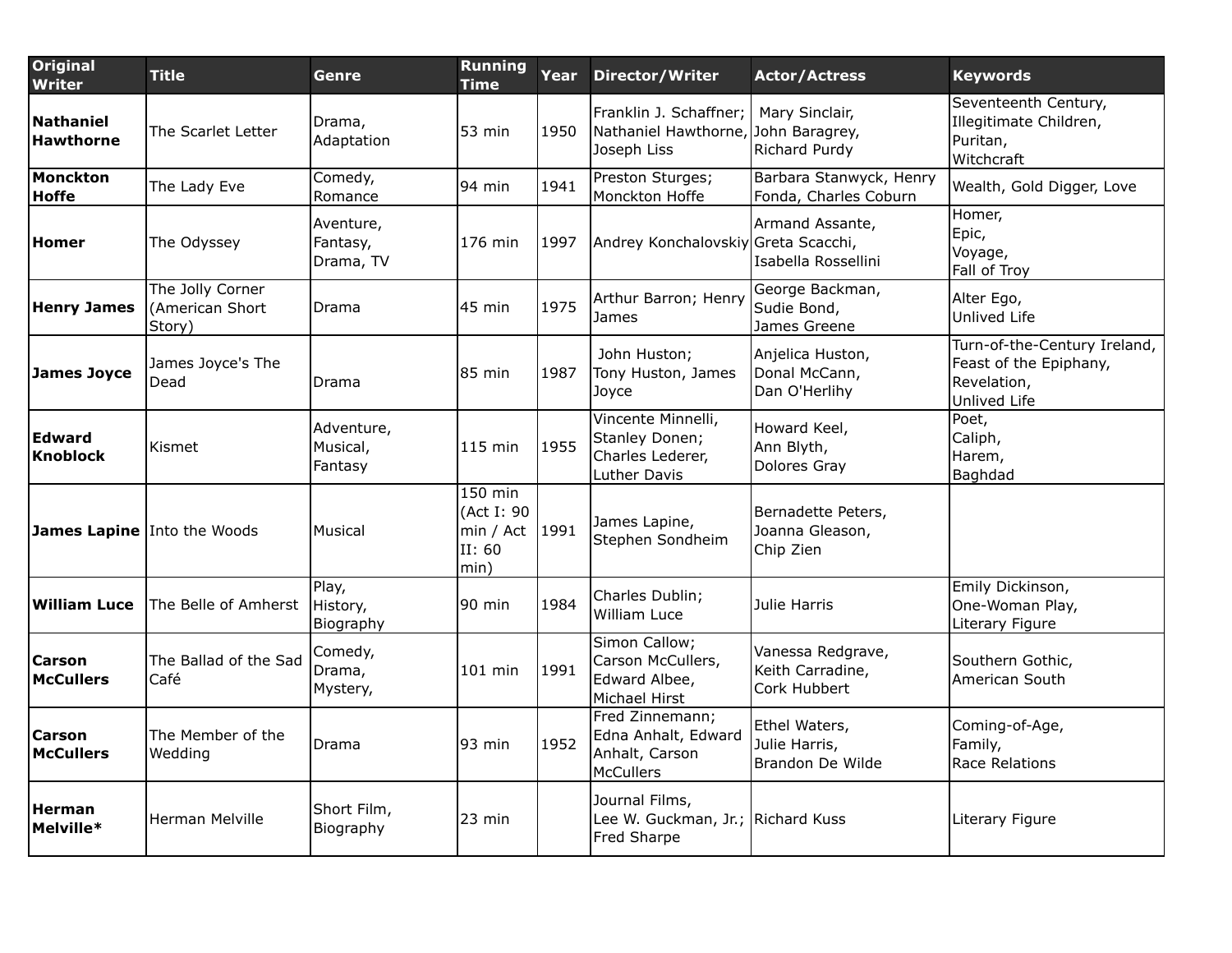| <b>Original</b><br><b>Writer</b> | <b>Title</b>                                                 | Genre                       | <b>Running</b><br><b>Time</b> | Year | <b>Director/Writer</b>                                | <b>Actor/Actress</b>                                                                    | <b>Keywords</b>                                                   |
|----------------------------------|--------------------------------------------------------------|-----------------------------|-------------------------------|------|-------------------------------------------------------|-----------------------------------------------------------------------------------------|-------------------------------------------------------------------|
| James A.<br>Michener             | South Pacific: Live<br>from Lincoln Center                   | Musical,<br>Romance         | 155 min                       | 2010 | Alan Skog;<br>Oscar Hammerstein<br>П,<br>Joshua Logan | Kelli O'Hara,<br>Paulo Szot,<br>Danny Burstein                                          | World War II,<br>Prejudice,<br>Love                               |
| <b>Arthur Miller</b>             | The Crucible                                                 | Drama,<br>History           | 124 min                       | 1996 | Nicholas Hytner;<br><b>Arthur Miller</b>              | Daniel Day-Lewis, Winona<br>Ryder, Paul Scofield                                        | 17th Century,<br>Salem,<br><b>Witch Trials</b>                    |
| John Milton                      | Milton and<br>Seventeenth-Century<br>Poetry (FFH)            | Documentary                 | $30 \text{ min}$              |      | Stephen Mantell;<br>Carroll Moulton                   |                                                                                         | Literary Figure,<br>Poetry                                        |
| Molière                          | Molière: The<br>Misanthrope (The<br>Comedy of Manners)       | Play,<br>Comedy             | $51$ min                      | 1975 | Harold Mantell                                        | Edward Petherbridge,<br>Sharon Duce,<br>Neil Stacy,<br>Sheila Reid,<br>Helen Cotterill. | Satire,<br>French Aristocracy                                     |
| Molière                          | Tartuffe                                                     | Comedy,<br><b>TV Movie</b>  | $112$ min                     | 1983 | Bill Alexander;<br>Christopher<br>Hampton, Molière    | Nigel Hawthorne, Alison<br>Steadman, Anthony Sher                                       | Molière,<br>Seventeenth Century,<br>Fraud                         |
| <b>Clifford Odets</b>            | Rocket to the Moon<br>(American Playhouse)                   | Comedy,<br>l Drama          | $111$ min                     | 1986 | John Hacobs;<br>Clifford Odets                        | Connie Booth,<br>Judy Davis,<br>William Hootkins                                        | Marriage,<br>Affair                                               |
| Michael<br>Ondaatje              | The English Patient                                          | Drama,<br>Romance,<br>War   | 162 min                       | 1996 | Anthony Minghella;<br>Michael Ondaatje                | Ralph Fiennes,<br>Juliette Binoche,<br>Willem Dafoe                                     | World War II,<br>Love Affair,<br>Italy                            |
| Eugene<br>O'Neill                | Hughie (American<br>Playhouse)                               | Drama                       | 65 min                        | 1984 | Terry Hughes;<br>Eugene O'Neill                       | Jason Robards,<br>Jack Dodson                                                           | Monologue,<br>Death                                               |
| <b>Eugene</b><br>O'Neill         | The Iceman Cometh,<br>Part I (The Play of the Drama<br>Week) |                             | 102 min                       | 1960 | Sidney Lumet;<br>Eugene O'Neill                       | Jason Robards, Jr.,<br>Myron McCormick                                                  | Alcoholism,<br>Pipe Dreams vs. Reality,<br>Suicide                |
| <b>Eugene</b><br>O'Neill         | The Iceman Cometh,<br>Part II (The Play of<br>the Week)      | Drama                       | 106 min                       | 1960 | Sidney Lumet;<br>Eugene O'Neill                       | Jason Robards, Jr.,<br>Myron McCormick                                                  | Alcoholism,<br>Pipe Dreams vs. Reality,<br>Suicide                |
| <b>Eugene</b><br>O'Neill         | Strange Interlude,<br>Part I (American<br>Playhouse)         | Comedy,<br>Drama,<br>Sci-fi | 94 min                        | 1988 | Herbert Wise;<br>Rober Ender,<br>Eugene O'Neill       | Kenneth Branagh,<br>David Dukes,<br>Julie Eccles                                        | World War I,<br>Loss,<br>Mental Illness,<br>Illegitimate Children |
| <b>Eugene</b><br>O'Neill         | Strange Interlude,<br>Part II (American<br>Playhouse)        | Comedy,<br>Drama,<br>Sci-fi | 95 min                        | 1988 | Herbert Wise;<br>Rober Ender,<br>Eugene O'Neill       | Kenneth Branagh,<br>David Dukes,<br>Julie Eccles                                        | World War I,<br>Loss,<br>Mental Illness,<br>Illegitimate Children |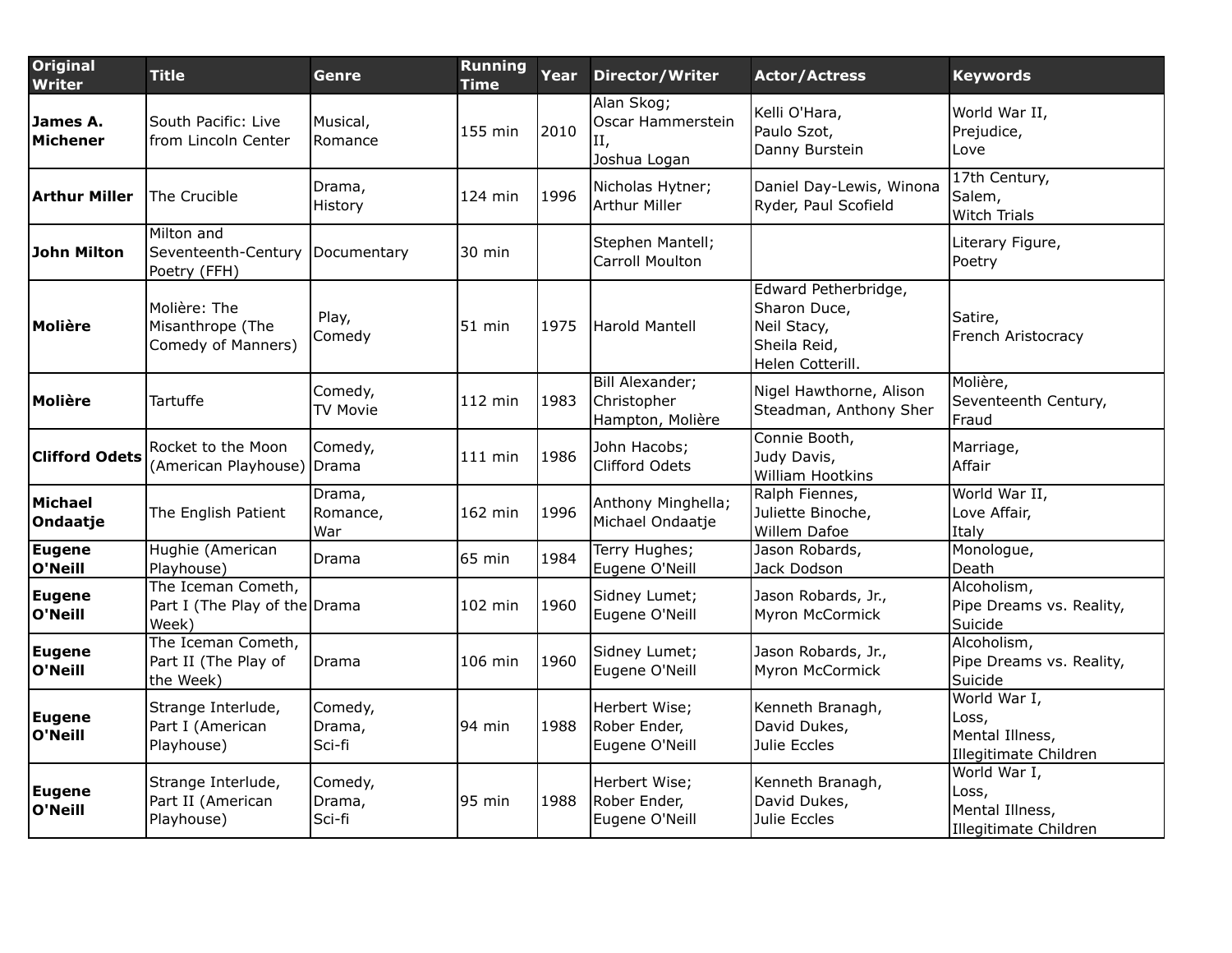| <b>Original</b><br><b>Writer</b>                  | <b>Title</b>                                                                       | Genre                                              | <b>Running</b><br><b>Time</b> | Year | <b>Director/Writer</b>                                                                | <b>Actor/Actress</b>                                      | <b>Keywords</b>                                        |
|---------------------------------------------------|------------------------------------------------------------------------------------|----------------------------------------------------|-------------------------------|------|---------------------------------------------------------------------------------------|-----------------------------------------------------------|--------------------------------------------------------|
| Luigi<br>Pirandello                               | Pirandello: Six<br>Characters in Search<br>of an Author (Theatre<br>of the Absurd) | Absurdism,<br>Metatheatre,<br>Play                 | 55 min                        | 1976 | Ken Frankel; Luigi<br>Pirandello                                                      | Niki Flacks,<br>Ben Kapen,<br>Gwendolyn Brown             | Absurdist,<br>Metatheatre,<br>Experimental             |
| <b>Edgar Allen</b><br>Poe                         | The Cask of<br>Amontillado                                                         | Dramatization                                      | 19 min                        | 1991 | Bruce Nalepinski;<br>Edgar Allen Poe                                                  | Conrad Pomerleau                                          | Short Story,<br>Literary Figure,<br>Classroom Resource |
| <b>Edgar Allen</b><br>Poe                         | The Fall of the House<br>of Usher                                                  | Horror                                             | 79 min                        | 1960 | Roger Corman; Edgar<br>Allen Poe, Richard<br>Matheson                                 | Vincent Price,<br>Mark Damon,<br>Myrna Fahey              | Curse,<br>Death,<br>Madness                            |
| <b>Edgar Allen</b><br>Poe                         | The Tell-Tale Heart                                                                | Dramatization                                      | 19 min                        | 1991 | Bruce Nalepinski;<br>Edgar Allen Poe                                                  | Conrad Pomerleau                                          | Nineteenth Century,<br>Horror,<br>Short Story          |
| Katherine<br><b>Anne Porter</b>                   | The Jilting of Granny<br>Weatherall (American Drama<br>Short Story)                |                                                    | 57 min                        | 1980 | Randa Haines;<br>Corinne Jacker,<br>Katherine Anne<br>Porter                          | Geraldine Fitzgerald,<br>Lois Smith,<br>William Swetland  | Aging,<br>Unrequited Love,<br>Loss                     |
| Edmond<br><b>Rostand</b>                          | Cyrano de Bergerac                                                                 | Drama,<br>Romance                                  | 120 min                       | 1950 | Michael Gordon                                                                        | José Ferrer, Mala Powers,<br>William Prince               | Swashbuckler,<br>Deception,<br>Love,<br>France         |
| <b>Jesus</b><br><b>Fernandez</b><br><b>Santos</b> | Articules de<br>Costumbre                                                          | Dramatization,<br>Documentary,<br>Foreign Language | 60 min                        | 1980 | Jesus Fernandez<br>Santos                                                             | Juan José Otegui,<br>José Yepes Cardo,<br>Maribel Hidalgo | Spanish,<br>Madrid,<br>Verbal Portraits                |
| William<br>Shakespeare                            | Antony & Cleopatra<br>Part I                                                       | Drama,<br>History,<br>Romance                      | 90 min                        | 1984 | Lawrence Carra;<br>William Shakespeare                                                | Lynn Redgrave,<br>Timothy Dalton,<br>John Carradine       | Ancient Rome,<br>Tragedy,<br>Betrayal                  |
| William<br>Shakespeare                            | Antony & Cleopatra<br>lPart II                                                     | Drama,<br>History,<br>Romance                      | 96 min                        | 1984 | Lawrence Carra;<br>William Shakespeare                                                | Lynn Redgrave,<br>Timothy Dalton,<br>John Carradine       | Ancient Rome,<br>Tragedy,<br>Betrayal                  |
| William<br><b>Shakespeare</b>                     | As You Like It                                                                     | Drama,<br>Comedy,<br>Romance                       | 96 min                        | 1936 | Paul Czinner;<br>J.M. Barrie<br>(treatment),<br>Robert Cullen,<br>William Shakespeare | Elisabeth Bergner,<br>Laurence Olivier,<br>Sophie Stewart |                                                        |
| William<br><b>Shakespeare</b>                     | The Comic Spirit                                                                   | Dramatization,<br>Classroom<br>Resource            | 59 min                        |      | Noel Hardy; David<br>Whitworth                                                        | New Shakespeare<br>Company                                | Shakespeare,<br>Comedy                                 |
| William<br><b>Shakespeare</b>                     | Julius Caesar                                                                      | Drama,<br>History,<br>War                          | 120 min                       | 1970 | Stuart Burge;<br>Robert Furnival,<br>Shakespeare                                      | Charlton Heston,<br>Jason Robards,<br>John Gielgud        | Assassination,<br>Betrayal,<br>Ancient Rome            |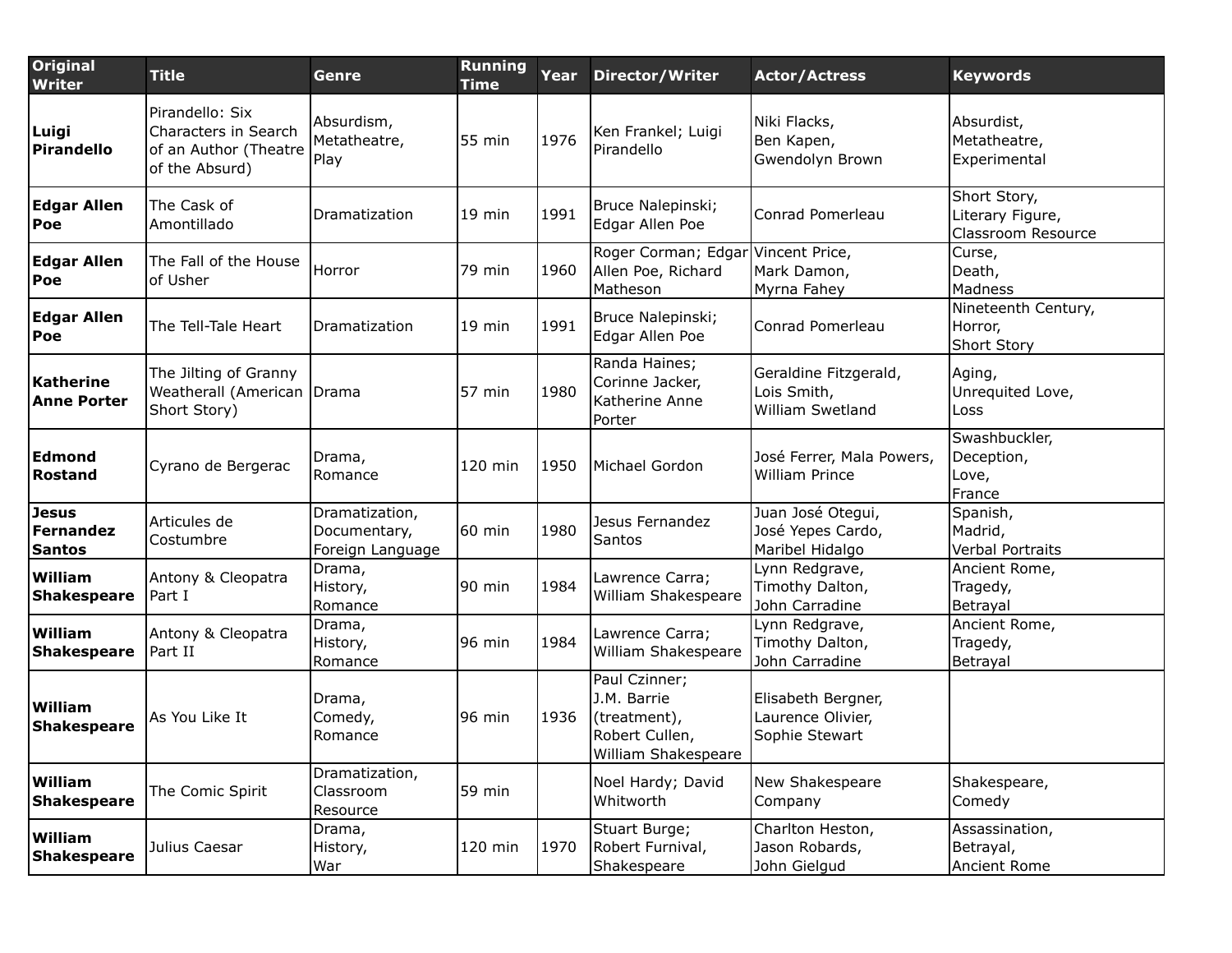| <b>Original</b><br>Writer            | <b>Title</b>                 | Genre                                   | <b>Running</b><br><b>Time</b> | Year | <b>Director/Writer</b>                                     | <b>Actor/Actress</b>                                        | <b>Keywords</b>                                                 |
|--------------------------------------|------------------------------|-----------------------------------------|-------------------------------|------|------------------------------------------------------------|-------------------------------------------------------------|-----------------------------------------------------------------|
| William<br><b>Shakespeare</b>        | King Lear                    | Drama,<br>Play                          | 158 min                       | 1983 | Michael Elliott;<br>William Shakespeare                    | Laurence Olivier,<br>Colin Blakely,<br>Anna Calder-Marshall | Tragedy,<br>Classic                                             |
| William<br><b>Shakespeare</b>        | King Lear                    | Drama,<br>Play                          | 150 min                       | 1998 | Richard Eyre, William<br>Shakespeare                       | Paul Rhys,<br>Finbar Lynch,<br><b>Timothy West</b>          | Tragedy,<br>Classic                                             |
| William<br><b>Shakespeare</b>        | King Richard II, Part I      | Drama,<br>History                       | 90 min                        | 1982 | William Woodman;<br>William Shakespeare                    | Paul Shenar,<br>Peter MacLean,<br>John Devlin               | Monarch,<br>Historical Figure,<br>14th Century                  |
| William<br><b>Shakespeare</b>        | King Richard II, Part<br>II  | Drama,<br>History                       | 80 min                        | 1982 | William Woodman;<br>William Shakespeare                    | Paul Shenar,<br>Peter MacLean,<br>John Devlin               | Monarch,<br>Historical Figure,<br>14th Century                  |
| William<br><b>Shakespeare</b>        | Macbeth                      | Drama,<br>History,<br>War               | 92 min                        | 1948 | Orson Welles; William<br>Shakespeare                       | Orson Welles,<br>Jeanette Nolan,<br>Dan O'Herlihy           | Scotland,<br>Nobility,<br>War,<br>Betrayal,<br>Treason          |
| William<br><b>Shakespeare</b>        | The Merchant of<br>Venice    | Drama                                   | 120 min                       | 1973 | John Sichel;<br>William Shakespeare                        | Laurence Olivier,<br>Joan Plowright,<br>Jeremy Brett        | Judaism<br>Antisemitism                                         |
| William<br><b>Shakespeare</b>        | A Midsummer Night's<br>Dream | Comedy,<br>Fantasy,<br>Romance          | 116 min                       | 1999 | Michael Hoffman;<br>William Shakespeare                    | Kevin Kline,<br>Michelle Pfeiffer,<br><b>Rupert Everett</b> | Nineteenth Century,<br>Bicycle,<br>Trickster,<br>Play           |
| William<br><b>Shakespeare</b>        | Much Ado About<br>Nothing    | Comedy,<br>Drama,<br>Romance            | $111$ min                     | 1993 | Kenneth Branagh;<br>Shakespeare                            | Kenneth Branagh,<br>Emma Thompson,<br>Keanu Reeves          | Court Politics,<br>Honor,<br>Shame,<br>Infidelity,<br>Deception |
| <b>William</b><br><b>Shakespeare</b> | Othello, Part I              | Drama,<br>Romance                       | 100 min                       | 1989 | Janet Suzman;<br>Shakespeare                               | John Arranges,<br>Saul Bamberger,<br><b>Stuart Brown</b>    | Love,<br>Betrayal,<br>Revenge,<br>Repentance,<br>Racism         |
| William<br><b>Shakespeare</b>        | Othello, Part II             | Drama,<br>Romance                       | 90 min                        | 1989 | Janet Suzman;<br>Shakespeare                               | John Arranges,<br>Saul Bamberger,<br><b>Stuart Brown</b>    | Love,<br>Betrayal,<br>Revenge,<br>Repentance,<br>Racism         |
| William<br><b>Shakespeare</b>        | Richard III                  | Drama,<br>War,<br>History,<br>Biography | 104 min                       | 1995 | Richard Loncraine;<br>Ian McKellan,<br>William Shakespeare | Ian McKellen,<br>Annette Bening,<br>Jim Broadbent           | Great Britain,<br>1930s,<br>Monarch,<br>Murder,<br>Facism       |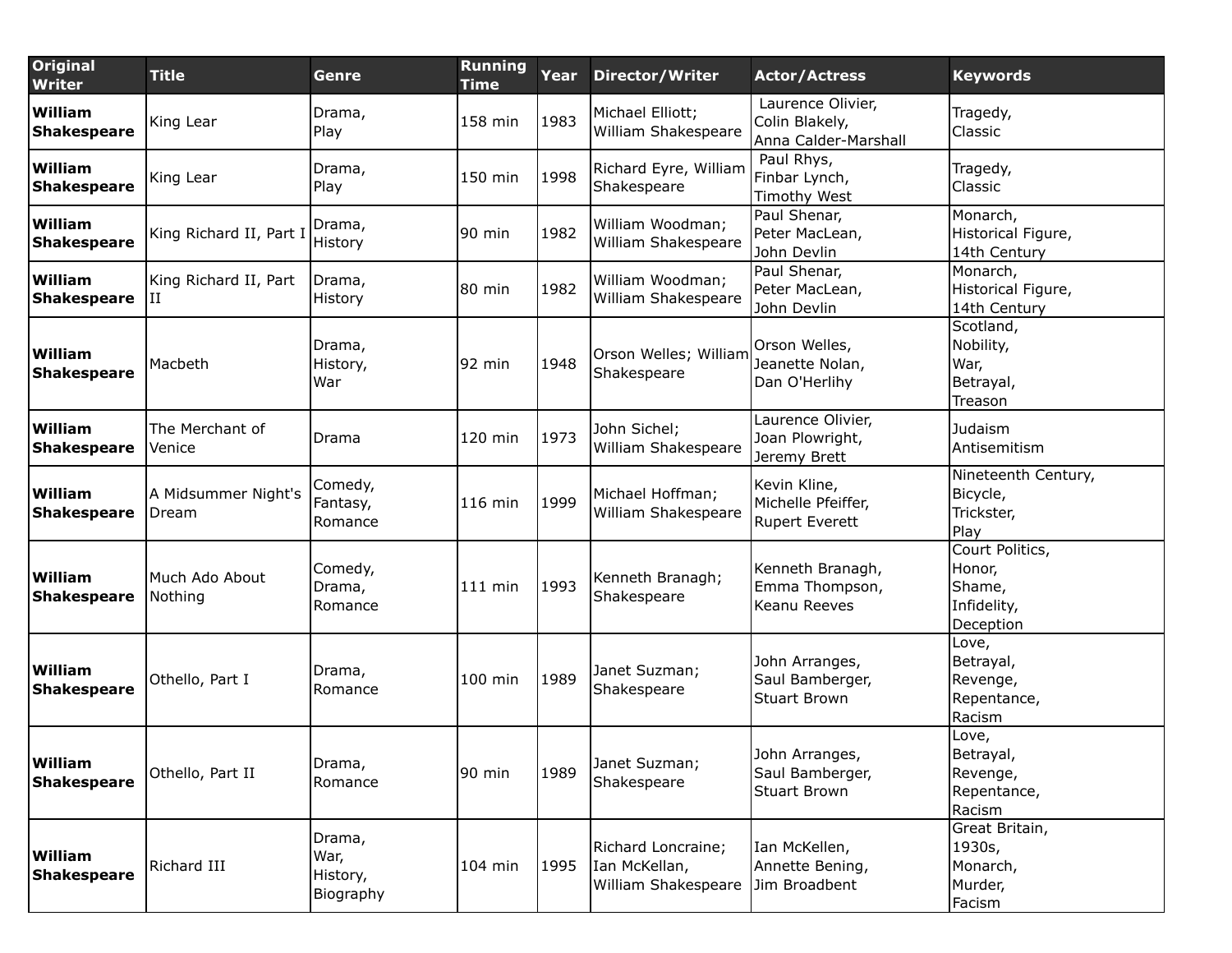| <b>Original</b><br><b>Writer</b>          | <b>Title</b>                                    | Genre                          | <b>Running</b><br><b>Time</b> | Year | <b>Director/Writer</b>                                           | <b>Actor/Actress</b>                                        | <b>Keywords</b>                                                                      |
|-------------------------------------------|-------------------------------------------------|--------------------------------|-------------------------------|------|------------------------------------------------------------------|-------------------------------------------------------------|--------------------------------------------------------------------------------------|
| George<br><b>Bernard Shaw</b>             | Pygmalion                                       | Comedy,<br>Drama,<br>Romance   | 90 min                        | 1938 | Anthony Asquith,<br>Leslie Howard;<br>George Bernard<br>Shaw     | Leslie Howard,<br>Wendy Hiller,<br>Wilfrid Lawson           | Britain,<br>Class,<br>Bet,<br>Comedy of Manners,<br>Strong Female                    |
| <b>Harriet</b><br>Beecher<br><b>Stowe</b> | Uncle Tom's Cabin                               | Drama                          | 55 min                        | 1988 | Marvin Duckler                                                   | Robyn Hatcher,<br>Nathaniel Robinson,<br><b>Bryce Davis</b> | Slavery,<br>Plantation,<br>Lousiana                                                  |
| Booth<br><b>Tarkington</b>                | The Magnificent<br>Ambersons                    | Drama,<br>Romance              | 88 min                        | 1942 | Orson Welles;<br>Booth Tarkington                                | Tim Holt,<br>Joseph Cotten,<br>Dolores Costello             | Heir,<br>Family Fortune,<br>Widower,<br>Love                                         |
| <b>Mark Twain</b>                         | The Man that<br>Corrupted Hadleyburg Short Film | Comedy,                        | 40 min                        | 1980 | Ralph Rosenblum;<br>Mark Twain,<br>Mark Harris,<br>Calvin Skaggs | Robert Preston,<br>Tom Aldredge,<br>Fred Gwynne             | Satire,<br>Temptation,<br>Guilt,<br><b>Biblical Allegory</b>                         |
| Mark Twain*                               | Mark Twain Tonight!                             | Comedy,<br>Play                | 90 min                        | 1967 | Paul Bogart                                                      | Hal Holbrook                                                | One-Man Play,<br>Literary Figure                                                     |
| Voltaire                                  | Leonard Bernstein:<br>Candide                   | Musical                        | 144 min                       | 1982 | Harold Prince;<br>Lillian Hellman                                | John Lankston,<br>David Eisler,<br>Erie Mills               | Musical,<br>Satire,<br>Voltaire                                                      |
| Kurt<br>Vonnegut                          | Harrison Bergeron                               | Comedy,<br>Sci-Fi,<br>TV Movie | 100 min                       | 1995 | Bruce Pittman;<br>Kurt Vonnegut                                  | Sean Astin,<br>Miranda de Pencier,<br>Eugene Levy           | Future,<br>Dystopia,<br>Satire,<br><b>Black Comedy</b>                               |
| <b>Alice Walker</b>                       | The Color Purple                                | Drama                          | 154 min                       | 1985 | Steven Spielberg;<br>Alice Walker,<br>Menno Meyjes               | Danny Glover,<br>Whoopi Goldberg,<br>Oprah Winfrey          | African American,<br>Racial Prejudice,<br>Female Relationships,<br>Domestic Violence |
| <b>Alice Walker</b>                       | Everyday Use                                    | Drama                          | 25 min                        | 2003 | Bruce Schwartz, Alice Karen Ffolkes, Rachel<br>Walker            | Luttrell, Lyne Odums                                        | Identity, African American,<br>Culture, Family, 1970                                 |
| <b>Win Wells</b>                          | Gertrude Stein and a<br>Companion               | <b>TV Movie</b>                | 80 min                        | 1987 | Ira Cirker,<br>Win Wells                                         | Jan Miner,<br>Marian Seldes                                 | Literary Figures,<br>Play                                                            |
| <b>Oscar Wilde</b>                        | The Importance of<br>Being Earnest              | Comedy,<br>Drama               | 95 min                        | 1952 | Anthony Asquith;<br>Oscar Wilde                                  | Michael Redgrave,<br>Richard Wattis,<br>Michael Denison     | Mistaken Identity,<br>Marriage,<br>Comedy of Manners                                 |
| Thorton<br>Wilder                         | Our Town                                        | Drama,<br>Romance              | 90 min                        | 1940 | Sam Wood;<br>Thorton Wilder                                      | William Holden,<br>Martha Scott,<br>Fay Bainter             | Love and Marriage,<br>Death and Dying                                                |
| Tennessee<br>Williams                     | Cat on a Hot Tin Roof   Play,                   | Drama,<br><b>TV Movie</b>      | 145 min                       | 1984 | Jack Hofsiss                                                     | Jessica Lange,<br>Tommy Lee Jones                           | Alcoholism,<br>Dysfunctional Marriage,<br>Dysfunctional Family,<br>Homosexuality     |